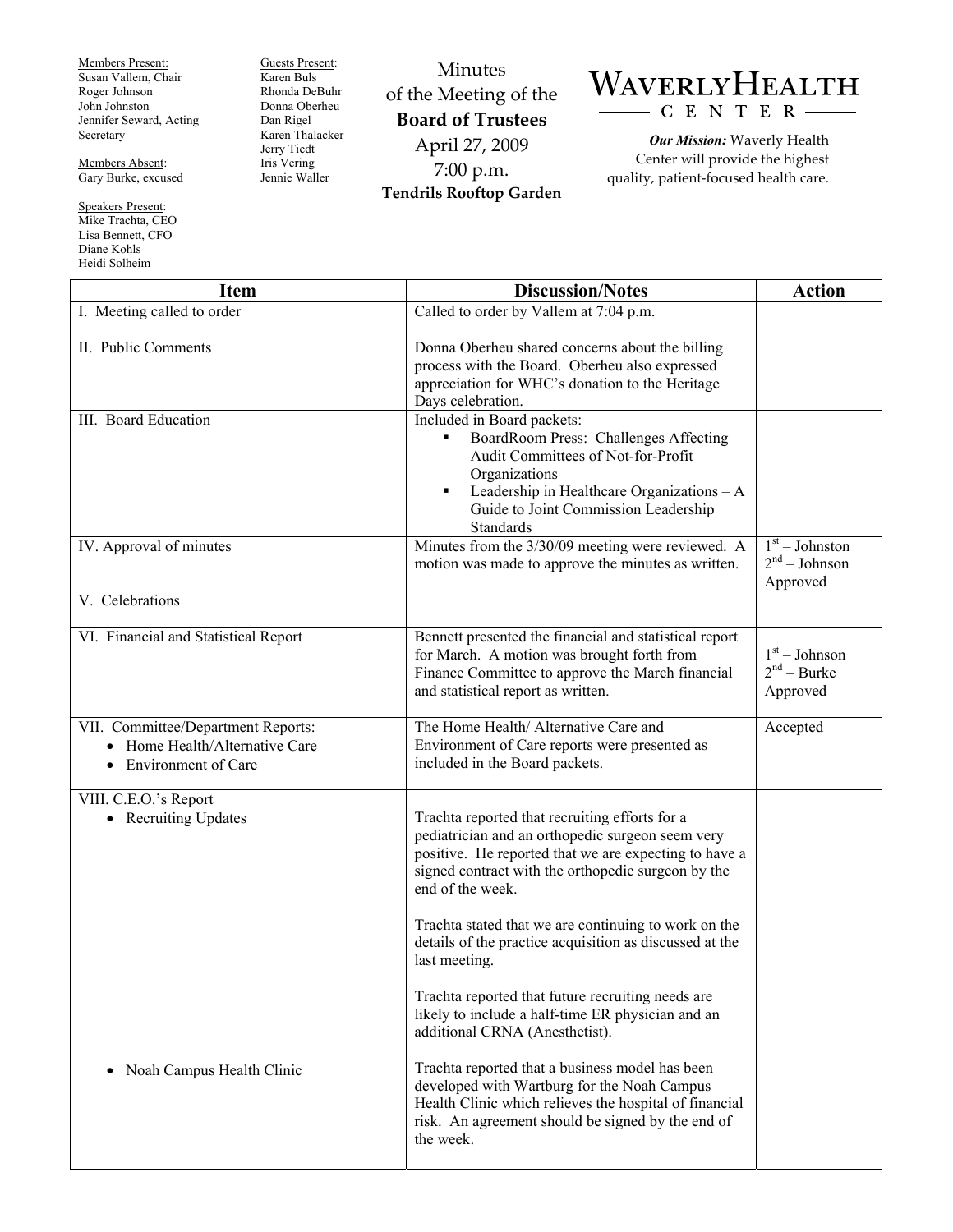| • Walk-In Clinic Report                                                                                                                                               | Kohls reported that the Walk-In Clinic continues to<br>be busy. They had 267 visits during the first month<br>of operation.                                                                                                                                                                                                                                                                                                                                                                     |                                                |
|-----------------------------------------------------------------------------------------------------------------------------------------------------------------------|-------------------------------------------------------------------------------------------------------------------------------------------------------------------------------------------------------------------------------------------------------------------------------------------------------------------------------------------------------------------------------------------------------------------------------------------------------------------------------------------------|------------------------------------------------|
| Assetdynamx Contract Renewal<br>٠                                                                                                                                     | Bennett presented a contract with Assetdynamx to<br>provide chargemaster services at a cost of \$13,500<br>per year for three years. A motion was made to<br>approve the contract as presented.                                                                                                                                                                                                                                                                                                 | $1st - Johnson$<br>$2nd$ – Seward<br>Approved  |
| <b>Planetree Designation Survey</b>                                                                                                                                   | Buls reported that we had our Planetree Designation<br>survey on April $14^{th} - 16^{th}$ . Our preliminary report<br>was very positive. The Planetree Designation<br>Committee will meet on Wednesday to consider our<br>application for designation and the report from our<br>survey.                                                                                                                                                                                                       |                                                |
| Christophel Clinic                                                                                                                                                    | Trachta reported that planning is underway for<br>construction of the Christophel Clinic. The clinic<br>will be located where Home Health is currently. The<br>Foundation has committed to a \$100,000 donation<br>from the Mildred Christophel estate toward the<br>construction costs.                                                                                                                                                                                                        |                                                |
| <b>Information Systems Update</b><br>$\bullet$                                                                                                                        | Tiedt reported that we have been selected as a beta<br>site for Computerized Physician Order Entry (CPOE)<br>software. This will give us a strong voice in the<br>development of the product we will be using. He<br>announced that McKesson has expressed interest in<br>having WHC serve as a site-visit site for other<br>hospitals that are considering their products. This is<br>a testament to how the implementation process went<br>here and how staff are utilizing McKesson systems. |                                                |
| IX. Medical Staff Report                                                                                                                                              | Dr. Darnold reported that the Medical Staff met on<br>April $20th$ . They had a question and answer session<br>about the computerized records system and<br>considered the credentialing items as listed on this<br>agenda.                                                                                                                                                                                                                                                                     |                                                |
| X. Press Ganey Patient Satisfaction Survey<br>Reports - Heidi Solheim                                                                                                 | Solheim presented the Press Ganey patient<br>satisfaction survey results for the quarter ending<br>March $31st$ .<br>Dr. Darnold expressed concern about the amount of<br>time it takes for ER patients to be moved to<br>Med/Surg once the decision has been made to admit<br>them.                                                                                                                                                                                                            |                                                |
| XI. Old Business                                                                                                                                                      | None.                                                                                                                                                                                                                                                                                                                                                                                                                                                                                           |                                                |
| XII. New Business<br>• Provisional Appointment to Medical Staff:<br>Anil Kumar Dhuna, MB BCH -<br>Consulting, Neurology, Midwest Sleep<br>Services                    | Trachta presented the following credentialing items:<br>**provisional appointment to Medical Staff<br>** reappointment to Medical Staff<br>**updated/revised privileges<br>** resignation from Medical Staff                                                                                                                                                                                                                                                                                    |                                                |
| Reappointment to Medical Staff:<br>Clay Dahlquist, D.O. - Active, Family<br>Medicine, WHC<br><b>Updated/Revised Privileges:</b><br>Stephen Leslie, M.D. - Consulting, | All items are individually listed at left. The files<br>have been reviewed by the Executive Committee of<br>the Medical Staff. The Executive Committee<br>recommends approval. A motion was made to<br>approve all credentialing items as individually<br>considered and recommended by the Executive                                                                                                                                                                                           | $1st - Johnston$<br>$2nd$ – Seward<br>Approved |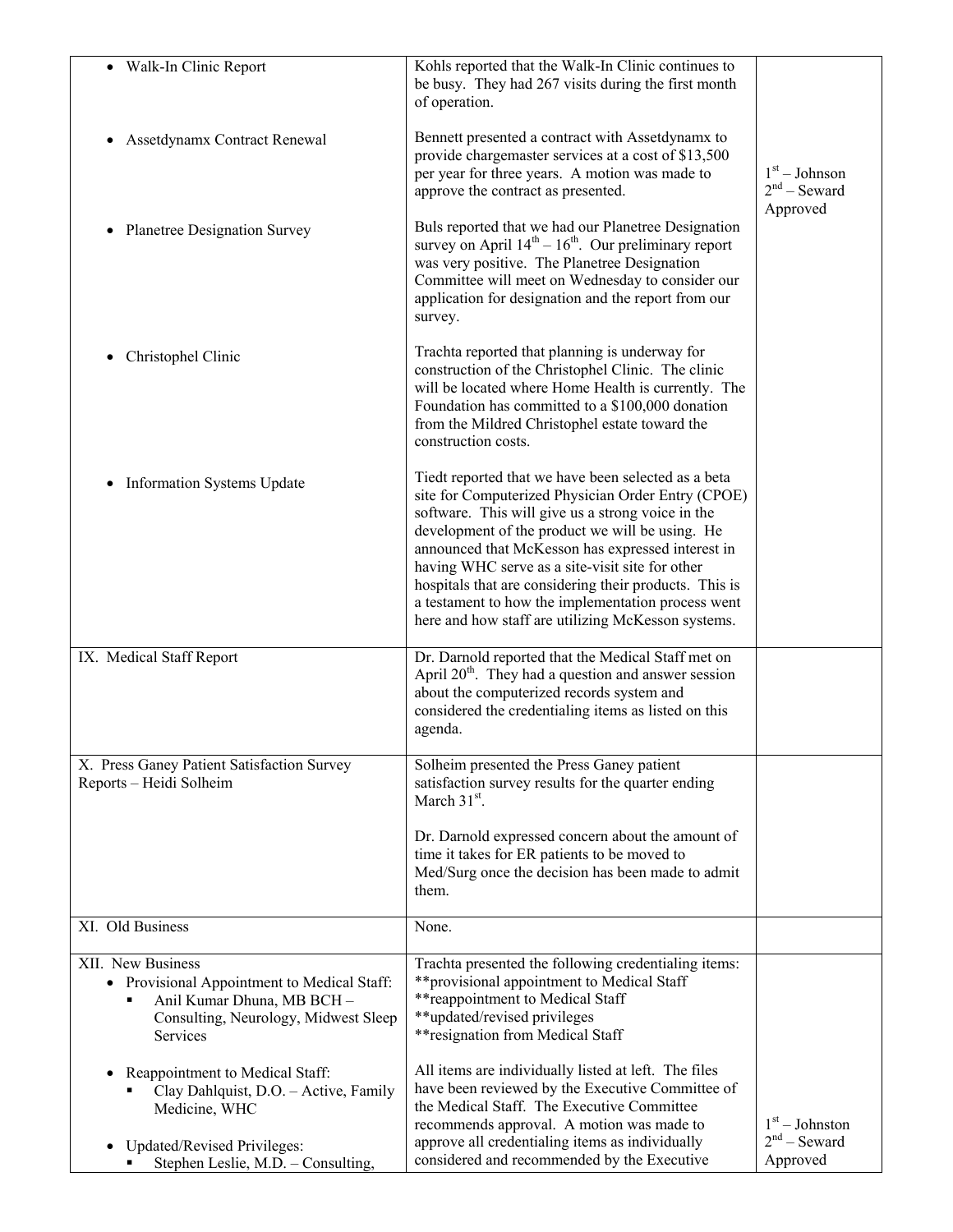| Allergy & Immunology, Covenant                                       | Committee of the Medical Staff.                                                                         |                                    |
|----------------------------------------------------------------------|---------------------------------------------------------------------------------------------------------|------------------------------------|
| Jasjeet Sangha, M.D. - Courtesy,<br>٠                                |                                                                                                         |                                    |
| Hematology/Oncology, CVMS                                            |                                                                                                         |                                    |
| Joginder Singh, M.D. - Courtesy,<br>٠                                |                                                                                                         |                                    |
| Hematology/Oncology, CVMS<br>Boriana Kamenova, M.D. - Courtesy,<br>٠ |                                                                                                         |                                    |
| Hematology/Oncology, CVMS                                            |                                                                                                         |                                    |
| Victor Mujica, M.D. - Consulting,<br>٠                               |                                                                                                         |                                    |
| Gastroenterology, Covenant                                           |                                                                                                         |                                    |
|                                                                      |                                                                                                         |                                    |
| Resignation from Medical Staff:<br>$\bullet$                         |                                                                                                         |                                    |
| Paul Richardson, M.D. - Consulting,                                  |                                                                                                         |                                    |
| Urology, Northern Iowa Urology                                       |                                                                                                         |                                    |
| Associates                                                           |                                                                                                         |                                    |
| Angela Buttjer, PA-C – Consulting-<br>٠                              |                                                                                                         |                                    |
| Ancillary, Dermatology, Dermatology                                  |                                                                                                         |                                    |
| Associates                                                           |                                                                                                         |                                    |
| Mary Margaret Heatley, PA-C -<br>٠                                   |                                                                                                         |                                    |
| Consulting-Ancillary, Dermatology,                                   |                                                                                                         |                                    |
| Dermatology Associates                                               |                                                                                                         |                                    |
| New/Revised Policies:                                                | Trachta presented the new/revised policy statements                                                     |                                    |
| Therapy Pool Testing & Maintenance/<br>٠                             | as listed at left, and included in the Board packets.                                                   |                                    |
| Therapy Pool                                                         | The policies have been reviewed by the Executive                                                        |                                    |
| Emergency Plan for the Therapy Pool/<br>٠                            | Committee of the Medical Staff and are                                                                  |                                    |
| Therapy Pool                                                         | recommended for approval. A motion was made to                                                          | $1st$ – Seward                     |
| Transfer of Patients COBRA/<br>٠                                     | approve the policies as written and individually                                                        | $2nd - Johnson$                    |
| <b>EMTALA Compliance/Administration</b>                              | considered.                                                                                             | Approved                           |
|                                                                      | Bennett reported that the Finance Committee met on                                                      |                                    |
| Finance Committee                                                    | 4/17/09. Minutes from said meeting were included                                                        |                                    |
|                                                                      | in the Board packets.                                                                                   |                                    |
|                                                                      |                                                                                                         |                                    |
| Capital Request - LP 12 Replacement<br>в                             | Bennett presented a capital request for LP 12                                                           |                                    |
| \$22,679.17                                                          | replacement. This request was not considered by the                                                     |                                    |
|                                                                      | Finance Committee. A motion was made to approve                                                         | $1st - Johnson$<br>$2nd - Johnson$ |
|                                                                      | the request for LP 12 replacement at a cost not to<br>exceed \$22,679.17.                               | Approved                           |
|                                                                      |                                                                                                         |                                    |
| Capital Request - Email & Web<br>п                                   | Bennett presented a capital request for an email $\&$                                                   |                                    |
| Filtering \$23,823.00                                                | web filtering appliance. This request was not                                                           |                                    |
|                                                                      | considered by the Finance Committee. A motion                                                           | $1st - Johnston$                   |
|                                                                      | was made to approve the request for email & web                                                         | $2nd$ – Seward                     |
|                                                                      | filtering at a cost not to exceed \$23,823.00.                                                          | Approved                           |
|                                                                      |                                                                                                         |                                    |
| <b>Charity Care Applications</b><br>в                                | Bennett presented tow applications for charity care,                                                    |                                    |
|                                                                      | one in the amount of \$20,672, and one in the amount<br>of \$14,838. Both applications qualify for 100% |                                    |
|                                                                      | write-off under our charity care policy. A motion                                                       | $1st - Johnson$                    |
|                                                                      | was made to approve the applications as presented                                                       | $2nd$ – Seward                     |
|                                                                      | for 100% write-off.                                                                                     | Approved                           |
|                                                                      |                                                                                                         |                                    |
| Board Designated Savings Withdrawal                                  | Bennett reported that a withdrawal of \$500,000 was                                                     |                                    |
|                                                                      | made from Board Designated Savings on 4/9/09 to                                                         |                                    |
|                                                                      | cover operating expenses.                                                                               |                                    |
| XIII. Closed Session                                                 | A motion was made to move into closed session at                                                        | $1st$ – Seward<br>$2nd - Johnson$  |
|                                                                      | 8:12 p.m. for the following identified purposes:                                                        |                                    |
|                                                                      | **Competitive Information (Section 388.9)                                                               | Approved                           |
| XIV. Open Session                                                    | A motion was made to move back into open session                                                        | $1st - Johnston$                   |
|                                                                      | at 8:37 p.m.                                                                                            | $2nd$ – Seward                     |
|                                                                      |                                                                                                         | Approved                           |